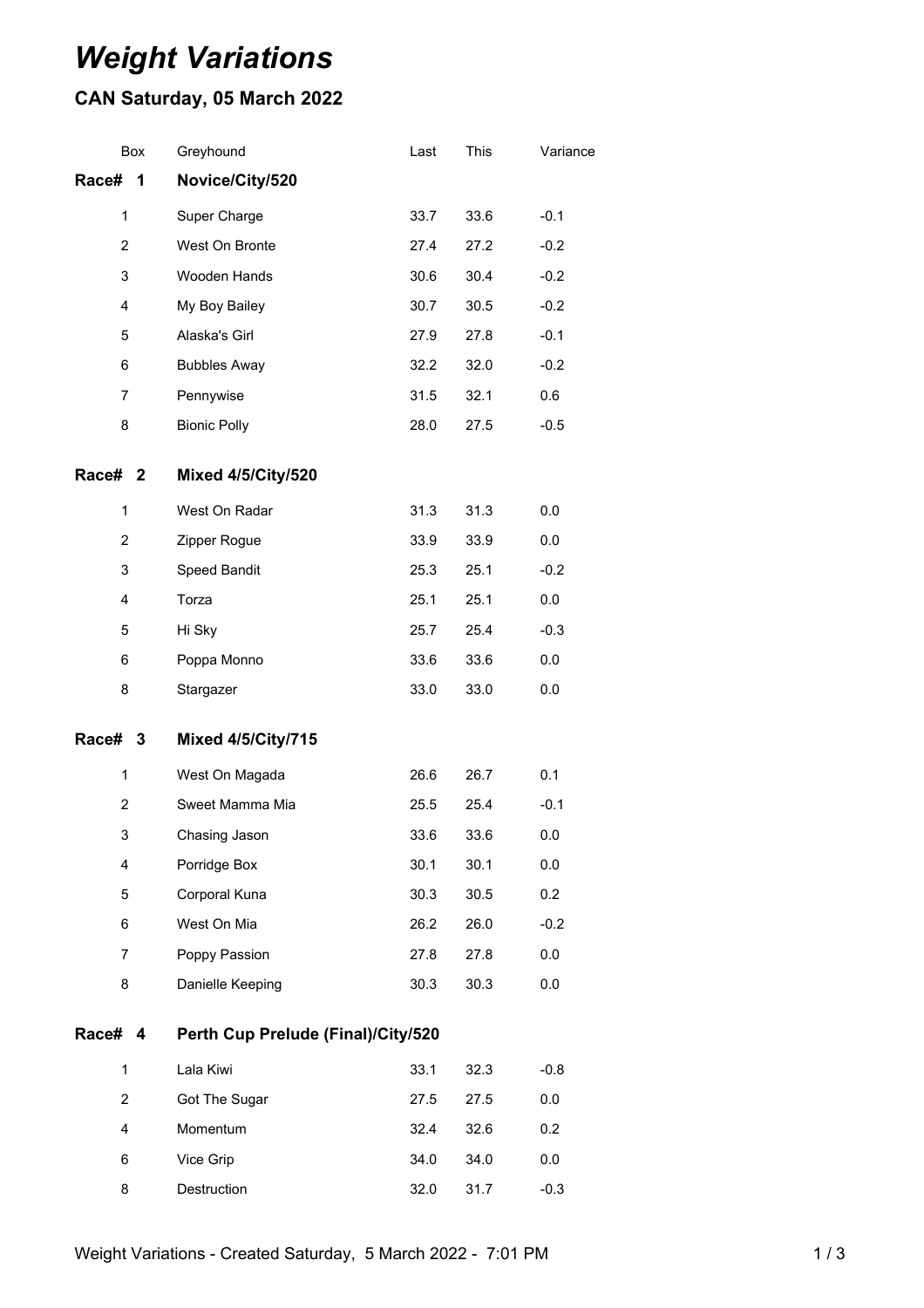## **CAN Saturday, 05 March 2022**

|                | Box | Greyhound                              | Last | This | Variance |
|----------------|-----|----------------------------------------|------|------|----------|
| Race# 5        |     | Canning Trophy (L) (Final)/City/520    |      |      |          |
| 1              |     | Makuru                                 | 34.1 | 34.4 | 0.3      |
| 2              |     | West On Cider                          | 32.2 | 31.9 | $-0.3$   |
| 3              |     | Super Zoom Jake                        | 32.1 | 32.1 | 0.0      |
| $\overline{4}$ |     | Rippin' Sheen                          | 31.2 | 31.4 | 0.2      |
| 5              |     | Archibald                              | 30.4 | 30.6 | 0.2      |
| 6              |     | <b>Tiger Town</b>                      | 33.4 | 33.6 | 0.2      |
| 7              |     | Rostered Off                           | 32.2 | 32.1 | $-0.1$   |
| 8              |     | Mick Flash                             | 32.2 | 32.2 | 0.0      |
| <b>Race#</b>   | 6   | Grade 5/City/520                       |      |      |          |
| 1              |     | Got The Swagger                        | 36.8 | 36.7 | $-0.1$   |
| $\overline{c}$ |     | Rebellion Bay                          | 33.6 | 33.6 | 0.0      |
| 4              |     | Granite Song                           | 32.7 | 32.7 | 0.0      |
| 5              |     | <b>Unsee This</b>                      | 32.3 | 32.3 | 0.0      |
| 6              |     | Low Blow                               | 32.4 | 32.6 | 0.2      |
| $\overline{7}$ |     | Wise Dorper                            | 25.6 | 25.2 | $-0.4$   |
| 8              |     | Keeping Tux                            | 31.8 | 31.6 | $-0.2$   |
| Race# 7        |     | <b>Galaxy Prelude (Final)/City/715</b> |      |      |          |
| 1              |     | Knicks Bale                            | 29.4 | 29.8 | 0.4      |
| $\overline{2}$ |     | Pilbara                                | 31.6 | 31.6 | 0.0      |
| 4              |     | <b>Torpedo Tears</b>                   | 32.6 | 32.4 | $-0.2$   |
| 5              |     | Gypsy Wyong                            | 30.6 | 30.5 | $-0.1$   |
| 7              |     | Barefoot Tycoon                        | 30.8 | 30.8 | 0.0      |
| 8              |     | We The People                          | 28.4 | 28.3 | $-0.1$   |
| Race#          | 8   | <b>Grade 5/Provincial/520</b>          |      |      |          |
| 1              |     | Roxy Vodka                             | 26.0 | 25.9 | $-0.1$   |
| $\overline{2}$ |     | Wynburn Burner                         | 33.2 | 33.2 | 0.0      |
| 3              |     | Moruga Scorpion                        | 29.9 | 29.7 | $-0.2$   |
| 4              |     | Magic Salute                           | 36.2 | 36.1 | $-0.1$   |
| 5              |     | <b>Trending Quarter</b>                | 31.7 | 32.2 | 0.5      |
| 6              |     | <b>Emerley Nera</b>                    | 29.7 | 30.0 | 0.3      |
| 7              |     | Miss Bandit                            | 23.4 | 23.6 | 0.2      |
| 8              |     | Entry Level                            | 34.2 | 34.2 | 0.0      |
|                |     |                                        |      |      |          |

#### **Race# 9 Mixed 4/5 (mid Dist)/Provincial/600**